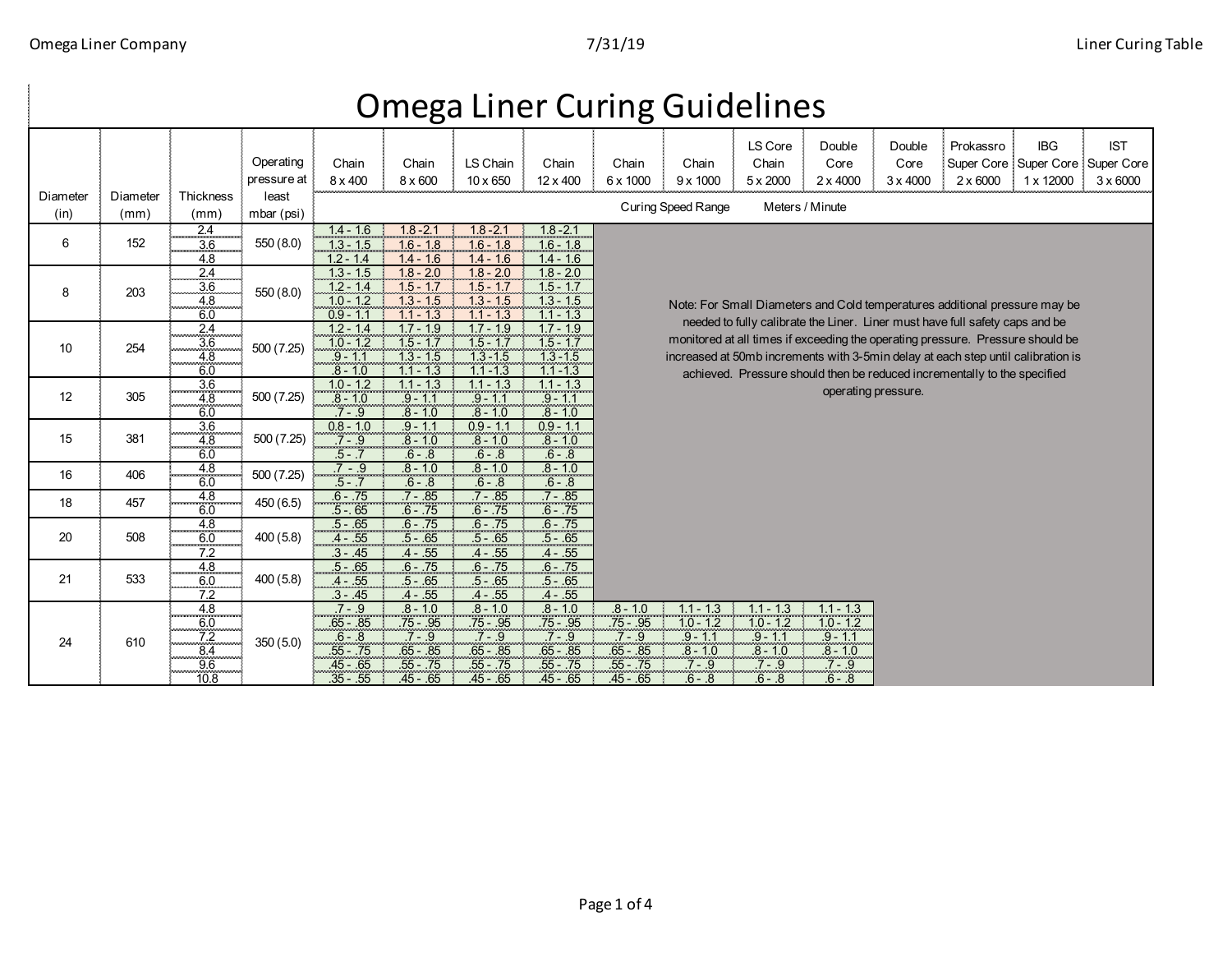| Diameter                                                                                                                                                                                                                                                                                                                          | Diameter                  | Thickness                         | Operating<br>pressure at<br>least | Chain<br>$8 \times 400$                              | Chain<br>8 x 600                                      | LS Chain<br>$10 \times 650$                             | Chain<br>12 x 400                                       | Chain<br>6 x 1000                                    | Chain<br>$9 \times 1000$                             | LS Core<br>Chain<br>$5 \times 2000$                   | Double<br>Core<br>$2 \times 4000$                        | Double<br>Core<br>$3 \times 4000$                        | Prokassro<br>$2 \times 6000$                          | <b>IBG</b><br>Super Core Super Core Super Core<br>$1 \times 12000$                  | <b>IST</b><br>$3 \times 6000$<br>÷                     |
|-----------------------------------------------------------------------------------------------------------------------------------------------------------------------------------------------------------------------------------------------------------------------------------------------------------------------------------|---------------------------|-----------------------------------|-----------------------------------|------------------------------------------------------|-------------------------------------------------------|---------------------------------------------------------|---------------------------------------------------------|------------------------------------------------------|------------------------------------------------------|-------------------------------------------------------|----------------------------------------------------------|----------------------------------------------------------|-------------------------------------------------------|-------------------------------------------------------------------------------------|--------------------------------------------------------|
| (in)                                                                                                                                                                                                                                                                                                                              | (mm)                      | (mm)                              | mbar (psi)                        |                                                      |                                                       |                                                         |                                                         |                                                      | <b>Curing Speed Range</b>                            |                                                       | Meters / Minute                                          |                                                          |                                                       |                                                                                     |                                                        |
| 27                                                                                                                                                                                                                                                                                                                                | 686                       | 6.0<br>7.2<br>8.4                 | 350(5.0)                          | $.4 - .6$<br>$.3 - .5$<br>2 - .4                     | .5 - .8<br>$.4 - .6$<br>$3 - .5$                      | $.5 - .8$<br>$4 - .6$<br>$.3 - .5$                      | $.5 - .8$<br>$.4 - .6$<br>.3 - .5                       | .5 - .7<br>$4 - 6$<br>$3 - .5$                       | $75 - .95$<br>$.7 - .9$<br>65.85                     | $7 - .9$<br>$.6 - .8$<br>5 - .7                       | $75 - 0.95$<br>$.7 - .9$<br>.65.85                       |                                                          |                                                       |                                                                                     |                                                        |
| 30                                                                                                                                                                                                                                                                                                                                | 762                       | $\frac{6.0}{7.2}$<br>8.4<br>9.6   | 300(4.4)                          | $4 - .6$<br>$\frac{.3 - .5}{.2 - .4}$<br>$.1 - .3$   | $5 - 7$<br>.4 - .6<br>.3 - .5<br>$2 - 3$              | $5 - 7$<br>$\frac{4 - .6}{0.3 - .5}$<br>$2 - 3$         | $.5 - .7$<br>$\frac{4 - .6}{.3 - .5}$<br>$2 - .3$       | $.5 - .7$<br>$\frac{4 - .6}{3 - .5}$<br>$2 - 3$      | $.7 - .9$<br>$\frac{65 - .85}{6 - .8}$<br>$55 - .75$ | $7 - 9$<br>$rac{6 - .8}{5 - .7}$<br>$.4 - .6$         | $7 - 9$<br>$\frac{.65 - .85}{.6 - .8}$<br>$.55 - .75$    |                                                          |                                                       |                                                                                     |                                                        |
| 36                                                                                                                                                                                                                                                                                                                                | 914                       | $\frac{6.0}{7.2}$<br>8.4<br>9.6   | 300(4.4)                          | $.3 - .5$<br>$2 - 4$<br>$1 - .3$<br>.05 - .1         | $.4 - .5$<br>$.25 - .35$<br>$.15 - .25$<br>.05 -      | $.4 - .5$<br>.25 - .35<br>$15 - .25$<br>$.05 -$         | $.4 - .5$<br>$.25 - .35$<br>$15 - .25$<br>.05 - .1      | $.4 - .5$<br>$.25 - .35$<br>$.15 - .25$<br>$.05 -$   | $.6 - .8$<br>$.55 - .75$<br>$.5 - .7$<br>$.3 - .5$   | $.55 - .65$<br>$45 - .65$<br>$.4 - .6$<br>$.35 - .55$ | $.6 - .8$<br>$.55 - .75$<br>$.5 - .7$<br>.3 - .5         |                                                          |                                                       |                                                                                     |                                                        |
| 42                                                                                                                                                                                                                                                                                                                                | 1067                      | 7.2<br>$\frac{8.4}{9.6}$<br>10.8  | 250(3.7)                          | $3 - 4$<br>$1 - .3$<br>$.05 - .2$<br>$.05 - .1$      | $\frac{.3 - .4}{.15 - .35}$<br>05 - .3<br>$.05 -$     | $3 - 4$<br>$15 - .35$<br>$.05 - .3$<br>$.05 - .2$       | $\frac{3 - .4}{15 - .35}$<br>05 - .35<br>$.05 - .2$     | $rac{4-6}{35-55}$<br>$rac{3-55}{3-5}$<br>$25 - .5$   | $45 - .65$<br>$4 - 6$<br>$35 - .55$<br>$.3 - .5$     | $.45 - .65$<br>$.4 - .6$<br>$.35 - .55$<br>$.3 - .5$  | $45 - .65$<br>$\frac{4-6}{35-55}$<br>$.3 - .5$           | $rac{0.8 - 1.0}{0.7 - 0.8}$<br>$5 - .7$                  | $\frac{.8 - 1.0}{.7 - .9}$<br>$.6 - .8$<br>$.5 - .7$  | $\frac{0.8 - 1.0}{7 - 0.9}$<br>$6 - 8$<br>$.5 - .7$                                 |                                                        |
| 48                                                                                                                                                                                                                                                                                                                                | 1219                      | 8.4<br>9.6<br>10.8<br>12          | 250(3.7)                          | $.1 - .3$<br>$.05 - .1$<br>$.03 - .1$<br>$.01 - .05$ | $15 -$<br>.35<br>$.05 - .2$<br>$.03 -$<br>$.01 - .05$ | $15 -$<br>.35<br>$.05 - .2$<br>$.03 - .1$<br>$.01 - .5$ | $15 -$<br>.35<br>$.05 - .2$<br>$.03 - .1$<br>$.01 - .5$ | $.2 - .4$<br>$.15 - .35$<br>$.1 - .3$<br>$.08 - .25$ | $.25 - .45$<br>$.2 - .4$<br>$.15 - .35$<br>$.1 - .3$ | $.25 - .45$<br>$.2 - .4$<br>$.15 - .35$<br>$.1 - .3$  | $25 - .45$<br>$.2 - .4$<br>$15 - .35$<br>$.1 - .3$       | $7 - 9$<br>$6 - .8$<br>$5 - 7$<br>$.4 - .6$              | $.7 - .9$<br>$6 - 8$<br>$.5 - .7$<br>$.4 - .6$        | $\frac{7-9}{6-8}$<br>$.5 - .7$<br>$.4 - .6$                                         | $65 - 85$<br>$.55 - .75$<br>$45 - 65$                  |
| 52                                                                                                                                                                                                                                                                                                                                | 1321                      | 10.8<br>12<br>13.2                | 250(3.7)                          |                                                      |                                                       |                                                         |                                                         |                                                      |                                                      | $.025 - .1$<br>$.02 - .07$<br>$.01 - .05$             | $.025 - .1$<br>$.02 - .07$<br>$01 - 05$                  | $.65 - .85$<br>$.55 - .75$<br>$.45 - .65$                | $.65 - .85$<br>$55 - .75$<br>$.45 - .65$              | $.65 - .85$<br>$.55 - .75$<br>$45 - 65$                                             | $.7 - .9$<br>$6 - 8$<br>$5 - 7$                        |
| 54                                                                                                                                                                                                                                                                                                                                | 1372                      | 10.8<br>$\frac{12}{13.2}$<br>14.4 | 250(3.7)                          |                                                      |                                                       |                                                         |                                                         |                                                      |                                                      | $.02 - .1$<br>$02 - 07$<br>$.01 - .05$<br>$.01 - .04$ | $.025 - .1$<br>$.02 - .07$<br>$.01 - .05$<br>$.01 - .04$ | $.45 - .65$<br>$35 - 55$<br>$.25 - .45$<br>$.2 - 4$      | $45 - .65$<br>$.35 - .55$<br>$.25 - .45$<br>$.2 - .4$ | $45 - .65$<br>$35 - .55$<br>$.25 - .45$<br>$.2 - .4$                                | $.55 - .75$<br>$4 - 6$<br>$.3 - .5$<br>$.25 - .45$     |
| 60                                                                                                                                                                                                                                                                                                                                | 1524                      | 10.8<br>12<br>13.2<br>14.4        | 250(3.7)                          |                                                      |                                                       |                                                         |                                                         |                                                      |                                                      |                                                       |                                                          | $.45 - .65$<br>$.35 - .55$<br>$.25 - .45$<br>$.15 - .35$ | $45 - 65$<br>$.35 - .55$<br>25 - 45<br>$15 - .35$     | $.45 - .65$<br>$.35 - .55$<br>25 - 45<br>$15 - .35$                                 | $.5 - .7$<br>$4 - 6$<br>$3 - 5$<br>$2 - 4$             |
| 63                                                                                                                                                                                                                                                                                                                                | 1600                      | 10.8<br>12<br>13.2<br>144         | 250(3.7)                          |                                                      |                                                       |                                                         |                                                         |                                                      |                                                      |                                                       |                                                          | $.4 - .6$<br>$3 - .5$<br>$.2 - .4$<br>$1 - 3$            | $.4 - .6$<br>$3 - 5$<br>$.2 - .4$<br>$1 - 3$          | $4 - 6$<br>$.3 - .5$<br>$.2 - .4$<br>$1 - 3$                                        | $.45 - .65$<br>$.35 - .55$<br>$25 - 45$<br>$.15 - .35$ |
| Refer to Omega Installation Manual on proper use of this table. This table represents estimated curing speeds, However IR sensor readings must be used to monitor curing and speeds adjusted accordingly. This<br>table is inteded for use with Omega Liner Company Products and may not be applicable to other vendors products. |                           |                                   |                                   |                                                      |                                                       |                                                         |                                                         |                                                      |                                                      |                                                       |                                                          |                                                          |                                                       |                                                                                     |                                                        |
|                                                                                                                                                                                                                                                                                                                                   | Recommended for this size |                                   |                                   | Not ideal for this size, consider a larger train     |                                                       |                                                         |                                                         |                                                      |                                                      |                                                       |                                                          |                                                          |                                                       | This application may cause excessive heating of inner foil consider a lower wattage |                                                        |
| For large diameters over 52" particular care should be taken to ensure IR sensors face towards the pipe surface furthest from the bulbs if not running centered in pipe. This will ensure the most accurate feedback of<br>state of liner cure.                                                                                   |                           |                                   |                                   |                                                      |                                                       |                                                         |                                                         |                                                      |                                                      |                                                       |                                                          |                                                          |                                                       |                                                                                     |                                                        |
| For unusual shapes such as eggs, Ovals or archs, use largest dimension of pipe to select curing speed. For oversizes in large elipses and Arches, use closest listed size and use 60-80% of indicated speed as a<br>guideline. Additionally perform a thump test on starting bell to verify intended pulling speeds.              |                           |                                   |                                   |                                                      |                                                       |                                                         |                                                         |                                                      |                                                      |                                                       |                                                          |                                                          |                                                       |                                                                                     |                                                        |
| Whenever curing pipes that fall outside of the settings in this table please contact omega for guidance on recommended settings.                                                                                                                                                                                                  |                           |                                   |                                   |                                                      |                                                       |                                                         |                                                         |                                                      |                                                      |                                                       |                                                          |                                                          |                                                       |                                                                                     |                                                        |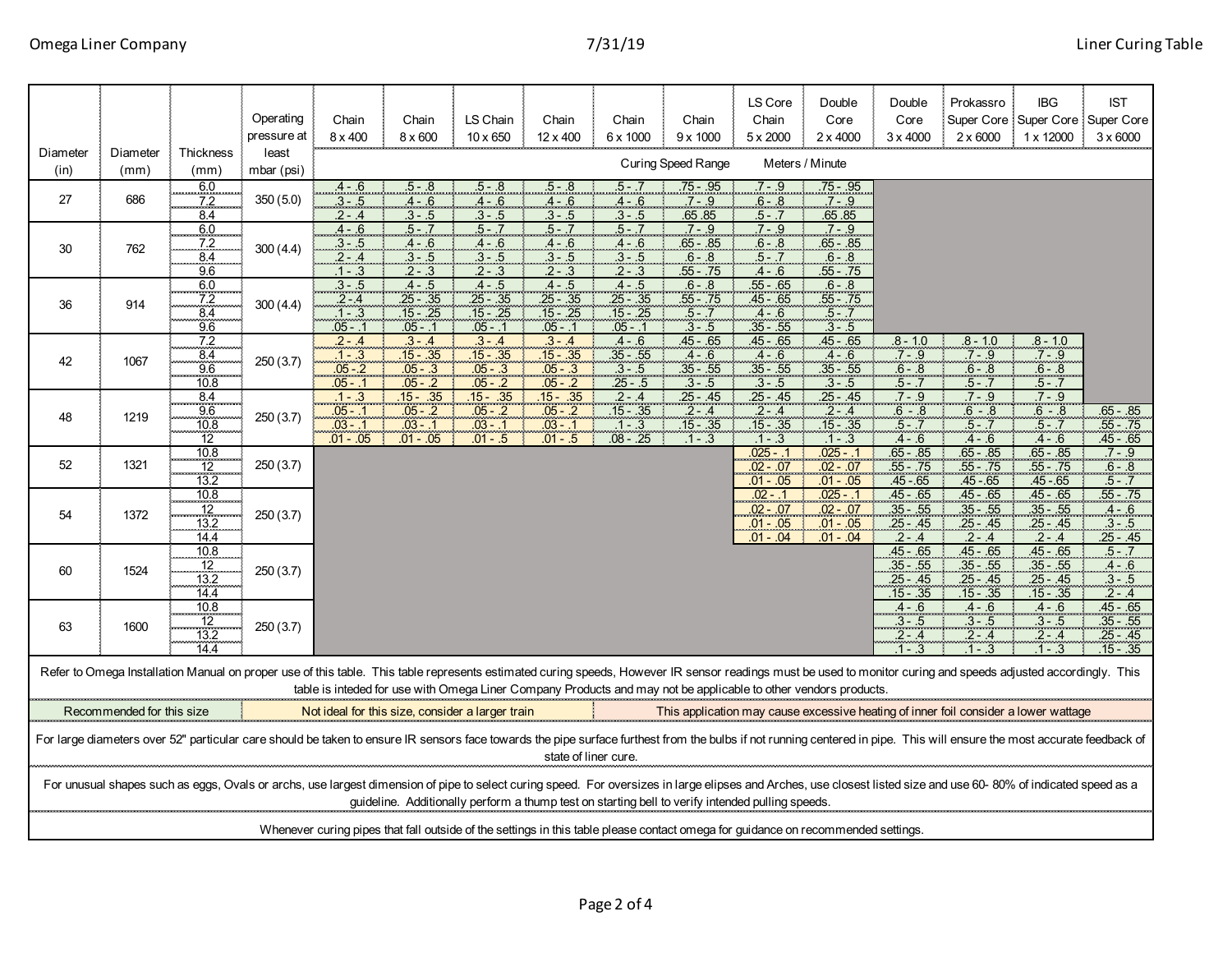| <b>Omega Liner Curing Guidelines</b> |                  |                                                |                          |                                                                                    |                                                                                      |                                                                                      |                                                                                      |                                                                                                                                                                                                                                                                                                                                |                                                                                |                                                                                |                                                                                |                                   |                              |                                                                  |                               |
|--------------------------------------|------------------|------------------------------------------------|--------------------------|------------------------------------------------------------------------------------|--------------------------------------------------------------------------------------|--------------------------------------------------------------------------------------|--------------------------------------------------------------------------------------|--------------------------------------------------------------------------------------------------------------------------------------------------------------------------------------------------------------------------------------------------------------------------------------------------------------------------------|--------------------------------------------------------------------------------|--------------------------------------------------------------------------------|--------------------------------------------------------------------------------|-----------------------------------|------------------------------|------------------------------------------------------------------|-------------------------------|
|                                      |                  |                                                | Operating<br>pressure at | Chain<br>8 x 400                                                                   | Chain<br>8 x 600                                                                     | LS Chain<br>$10 \times 650$                                                          | Chain<br>12 x 400                                                                    | Chain<br>6 x 1000                                                                                                                                                                                                                                                                                                              | Chain<br>$9 \times 1000$                                                       | LS Core<br>Chain<br>$5 \times 2000$                                            | Double<br>Core<br>$2 \times 4000$                                              | Double<br>Core<br>$3 \times 4000$ | Prokassro<br>$2 \times 6000$ | <b>IBG</b><br>Super Core Super Core Super Core<br>1 x 12000<br>÷ | <b>IST</b><br>$3 \times 6000$ |
| Diameter<br>(in)                     | Diameter<br>(mm) | Thickness<br>(mm)                              | least<br>mbar (psi)      |                                                                                    | <b>Curing Speed Range</b><br>Feet / Minute                                           |                                                                                      |                                                                                      |                                                                                                                                                                                                                                                                                                                                |                                                                                |                                                                                |                                                                                |                                   |                              |                                                                  |                               |
| 6                                    | 152              | $\frac{2.4}{3.6}$<br>4.8                       | 550 (8.0)                | $4.7 - 5.3$<br>$4.3 - 5$<br>$4 - 1.4$                                              | $6 - 7$<br>$5.3 - 6$<br>$4.7 - 5.3$                                                  | $6 - 7$<br>$5.3 - 6$<br>$4.7 - 5.3$                                                  | $6 - 7$<br>$5.3 - 6$<br>$4.7 - 5.3$                                                  |                                                                                                                                                                                                                                                                                                                                |                                                                                |                                                                                |                                                                                |                                   |                              |                                                                  |                               |
| 8                                    | 203              | $\overline{2.4}$<br>3.6<br>4.8<br>6.0          | 550(8.0)                 | $4.3 - 5$<br>$4 - 4.7$<br>$3.3 - 4$<br>$3 - 3.7$                                   | $6 - 6.6$<br>$5 - 5.7$<br>$4.3 - 5$<br>$3.7 - 4.3$                                   | $6 - 6.6$<br>$5 - 5.7$<br>$4.3 - 5$<br>$3.7 - 4.3$                                   | $6 - 6.6$<br>$5 - 5.7$<br>$4.3 - 5$<br>$3.7 - 4.3$                                   |                                                                                                                                                                                                                                                                                                                                |                                                                                | Note: For Small Diameters and Cold temperatures additional pressure may be     |                                                                                |                                   |                              |                                                                  |                               |
| 10                                   | 254              | 2.4<br>3.6<br>4.8<br>6.0                       | 500(7.25)                | $4 - 4.7$<br>$3.3 - 4$<br>$3 - 3.7$<br>$2.7 - 3.3$                                 | $5.7 - 6.3$<br>$5 - 5.7$<br>$4.3 - 5$<br>$3.7 - 4.3$                                 | $5.7 - 6.3$<br>$5 - 5.7$<br>$4.3 - 5$<br>$3.7 - 4.3$                                 | $5.7 - 6.3$<br>$5 - 5.7$<br>$4.3 - 5$<br>$3.7 - 4.3$                                 | needed to fully calibrate the Liner. Liner must have full safety caps and be<br>monitored at all times if exceeding the operating pressure. Pressure should be<br>increased at 50mb increments with 3-5min delay at each step until calibration is<br>achieved. Pressure should then be reduced incrementally to the specified |                                                                                |                                                                                |                                                                                |                                   |                              |                                                                  |                               |
| 12                                   | 305              | $\overline{3.6}$<br>4.8<br>6.0                 | 500 (7.25)               | $3.3 - 4$<br>$2.7 - 3.3$<br>$2.4 - 3$                                              | $3.7 - 4.3$<br>$3 - 3.7$<br>$2.7 - 3.3$                                              | $3.7 - 4.3$<br>$3 - 3.7$<br>$2.7 - 3.3$                                              | $3.7 - 4.3$<br>$3 - 3.7$<br>$2.7 - 3.3$                                              |                                                                                                                                                                                                                                                                                                                                |                                                                                |                                                                                |                                                                                | operating pressure.               |                              |                                                                  |                               |
| 15                                   | 381              | $\overline{3.6}$<br>4.8<br>6.0                 | 500 (7.25)               | $2.7 - 3.3$<br>$2.4 - 3$<br>$1.7 - 2.4$                                            | $3 - 3.7$<br>$2.7 - 3.3$<br>$2 - 2.7$                                                | $3 - 3.7$<br>$2.7 - 3.3$<br>2 - 2.7                                                  | $3 - 3.7$<br>$2.7 - 3.3$<br>$2 - 2.7$                                                |                                                                                                                                                                                                                                                                                                                                |                                                                                |                                                                                |                                                                                |                                   |                              |                                                                  |                               |
| 16                                   | 406              | $\frac{4.8}{6.0}$                              | 500 (7.25)               | $2.4 - 3$<br>$1.7 - 2.4$                                                           | $2.7 - 3.3$<br>$2 - 2.7$                                                             | $2.7 - 3.3$<br>$2 - 2.7$                                                             | $2.7 - 3.3$<br>$2 - 2.7$                                                             |                                                                                                                                                                                                                                                                                                                                |                                                                                |                                                                                |                                                                                |                                   |                              |                                                                  |                               |
| 18                                   | 457              | $\frac{4.8}{6.0}$                              | 450 (6.5)                | $2 - 2.5$<br>$1.7 - 214.5$                                                         | $2.4 - 2.9$<br>$2 - 2.5$                                                             | $2.4 - 2.9$<br>$2 - 2.5$                                                             | $2.4 - 2.9$<br>$2 - 2.5$                                                             |                                                                                                                                                                                                                                                                                                                                |                                                                                |                                                                                |                                                                                |                                   |                              |                                                                  |                               |
| 20                                   | 508              | 4.8<br>$6.0$<br>$7.2$                          | 400(5.8)                 | $1.7 - 2.2$<br>$1.4 - 1.9$<br>$1 - 1.5$                                            | $2 - 2.5$<br>$1.7 - 2.2$<br>$1.4 - 1.9$                                              | $2 - 2.5$<br>$1.7 - 2.2$<br>$1.4 - 1.9$                                              | $2 - 2.5$<br>$1.7 - 2.2$<br>$1.4 - 1.9$                                              |                                                                                                                                                                                                                                                                                                                                |                                                                                |                                                                                |                                                                                |                                   |                              |                                                                  |                               |
| 21                                   | 533              | $\frac{4.8}{6.0}$<br>7.2                       | 400(5.8)                 | $1.7 - 2.2$<br>$1.4 - 1.9$<br>$1 - 1.5$                                            | $2 - 2.5$<br>$1.7 - 2.2$<br>$1.4 - 1.9$                                              | $2 - 2.5$<br>$1.7 - 2.2$<br>$1.4 - 1.9$                                              | $2 - 2.5$<br>$1.7 - 2.2$<br>$1.4 - 1.9$                                              |                                                                                                                                                                                                                                                                                                                                |                                                                                |                                                                                |                                                                                |                                   |                              |                                                                  |                               |
| 24                                   | 610              | $\frac{4.8}{6.0}$<br>7.2<br>8.4<br>9.6<br>10.8 | 350(5.0)                 | $2.4 - 3$<br>$2.2 - 2.9$<br>$2 - 2.7$<br>$1.9 - 2.5$<br>$1.5 - 2.2$<br>$1.2 - 1.9$ | $2.7 - 3.3$<br>$2.5 - 3.2$<br>$2.4 - 3$<br>$2.2 - 2.9$<br>$1.9 - 2.5$<br>$1.5 - 2.2$ | $2.7 - 3.3$<br>$2.5 - 3.2$<br>$2.4 - 3$<br>$2.2 - 2.9$<br>$1.9 - 2.5$<br>$1.5 - 2.2$ | $2.7 - 3.3$<br>$2.5 - 3.2$<br>$2.4 - 3$<br>$2.2 - 2.9$<br>$1.9 - 2.5$<br>$1.5 - 2.2$ | $2.7 - 3.3$<br>$2.5 - 3.2$<br>$2.4 - 3$<br>$2.2 - 2.9$<br>$1.9 - 2.5$<br>$1.5 - 2.2$                                                                                                                                                                                                                                           | $3.7 - 4.3$<br>$3.3 - 4$<br>$3 - 3.7$<br>$2.7 - 3.3$<br>$2.4 - 3$<br>$2 - 2.7$ | $3.7 - 4.3$<br>$3.3 - 4$<br>$3 - 3.7$<br>$2.7 - 3.3$<br>$2.4 - 3$<br>$2 - 2.7$ | $3.7 - 4.3$<br>$3.3 - 4$<br>$3 - 3.7$<br>$2.7 - 3.3$<br>$2.4 - 3$<br>$2 - 2.7$ |                                   |                              |                                                                  |                               |